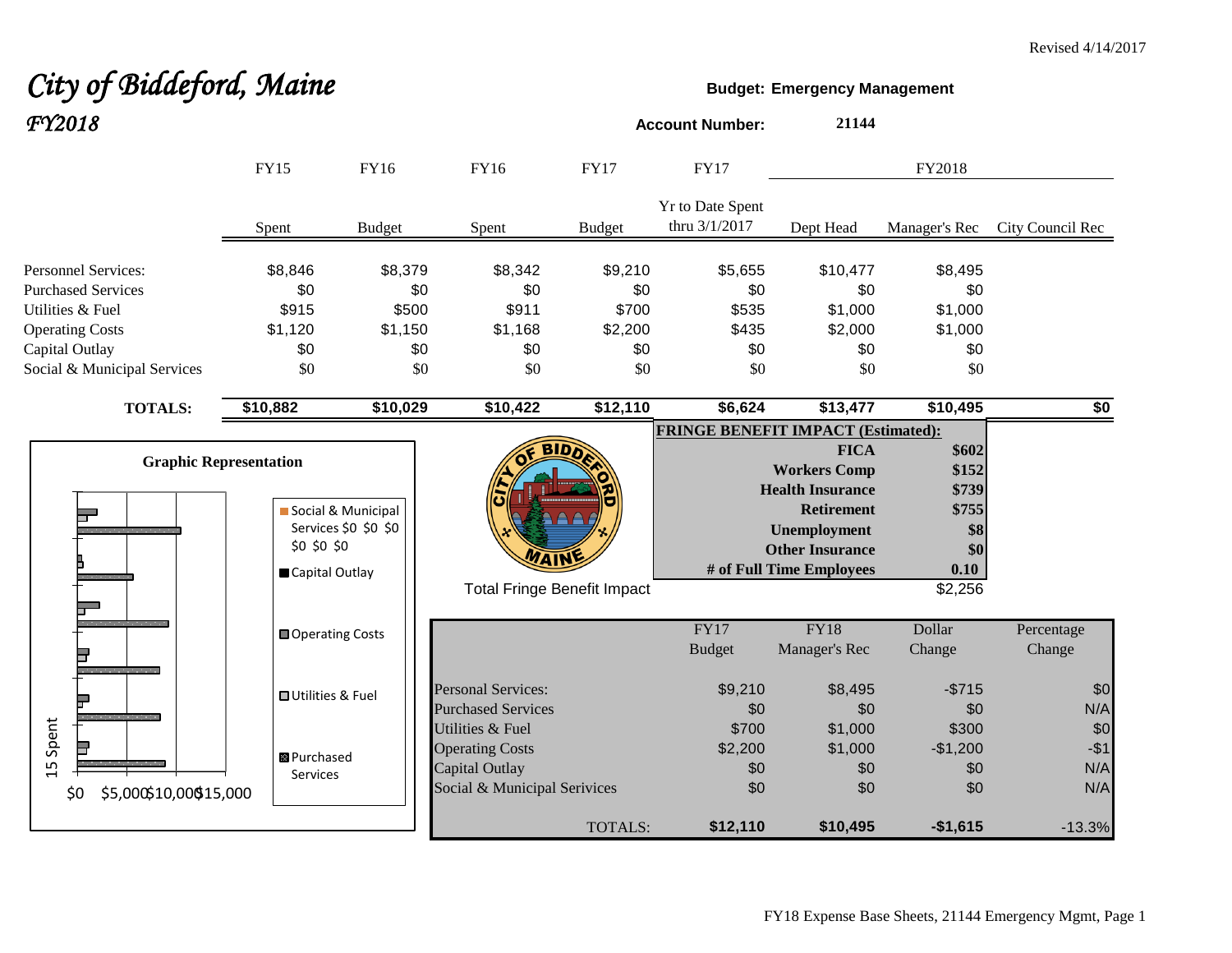## FY2018 Personnel Services

| Account                             | <b>FY15</b> | <b>FY16</b>   | <b>FY16</b> | <b>FY17</b>   | <b>FY17</b>             | FY2018    |           |
|-------------------------------------|-------------|---------------|-------------|---------------|-------------------------|-----------|-----------|
| Number<br>Description               | Spent       | <b>Budget</b> | Spent       | <b>Budget</b> | <b>Yr to Date Spent</b> | Dept Head | Mgr's Rec |
|                                     |             |               |             |               |                         |           |           |
| 60101 Dept Manager Salary Exp       | \$6,409     | \$6,574       | \$6,564     | \$6,666       | \$4,414                 | \$7,865   | \$7,895   |
| 60201 FICA/Medicare-ER Share Exp    | \$479       | \$503         | \$492       | \$510         | \$330                   | \$519     | \$0       |
| 60202 MPERS-Employer Share Exp      | \$502       | \$585         | \$585       | \$633         | \$419                   | \$651     | \$0       |
| 60210 HPHC Ins Employer Share Exp   | \$511       | \$693         | \$677       | \$674         | \$446                   | \$737     | \$0       |
| 60212 S-T Disability ER Share Exp   | \$2         | \$3           | \$3         | \$3           | \$2                     | \$3       | \$0       |
| 60213 L-T Disability ER Share Exp   | \$18        | \$21          | \$22        | \$24          | \$16                    | \$24      | \$0       |
| 60217 RHSA Plan ER Share            | \$0         | \$0           | \$0         | \$0           | \$27                    | \$78      | \$0       |
| 60230 Clothing/Uniforms Expense     | \$180       | \$0           | \$0         | \$200         | \$0                     | \$100     | \$100     |
| 60251 Conferences/Training Expense  | \$75        | \$0           | \$0         | \$0           | \$0                     | \$0       | \$0       |
| 60252 Travel/Mileage Expense        | \$669       | \$0           | \$0         | \$0           | \$0                     | \$0       | \$0       |
| 60253 Food/Lodging Expense          | \$0         | \$0           | \$0         | \$500         | \$0                     | \$500     | \$500     |
| <b>Totals</b>                       | \$8,846     | \$8,379       | \$8,342     | \$9,210       | \$5,655                 | \$10,477  | \$8,495   |
| <b>FY2018 Utilities &amp; Fuel</b>  |             |               |             |               |                         |           |           |
| Account                             | <b>FY15</b> | <b>FY16</b>   | FY16        | <b>FY17</b>   | <b>FY17</b>             | FY2018    |           |
| Number<br>Description               | Spent       | <b>Budget</b> | Spent       | <b>Budget</b> | <b>Yr to Date Spent</b> | Dept Head | Mgr's Rec |
|                                     |             |               |             |               |                         |           |           |
| 60402 Phone/Celular/Paging Exp      | \$915       | \$500         | \$911       | \$700         | \$535                   | \$1,000   | \$1,000   |
| <b>Totals</b>                       | \$915       | \$500         | \$911       | \$700         | \$535                   | \$1,000   | \$1,000   |
| <b>FY2018 Other Operating Costs</b> |             |               |             |               |                         |           |           |
| Account                             | <b>FY15</b> | <b>FY16</b>   | <b>FY16</b> | <b>FY17</b>   | <b>FY17</b>             | FY2018    |           |
| Number<br>Description               | Spent       | <b>Budget</b> | Spent       | <b>Budget</b> | <b>Yr to Date Spent</b> | Dept Head | Mgr's Rec |
|                                     |             |               |             |               |                         |           |           |
| 60452 Operating Equip Repair Exp    | \$0         | \$0           | \$0         | \$1,000       | \$386                   | \$1,000   | \$0       |
| 60500 Admin/Office Supp/Eqt Non-Cε  | \$120       | \$150         | \$168       | \$200         | \$49                    | \$0       | \$0       |
| 60501 Operating Supp/Eqt Non-Cap    | \$1,000     | \$1,000       | \$1,000     | \$1,000       | \$0                     | \$1,000   | \$1,000   |
| <b>Totals</b>                       | \$1,120     | \$1,150       | \$1,168     | \$2,200       | \$435                   | \$2,000   | \$1,000   |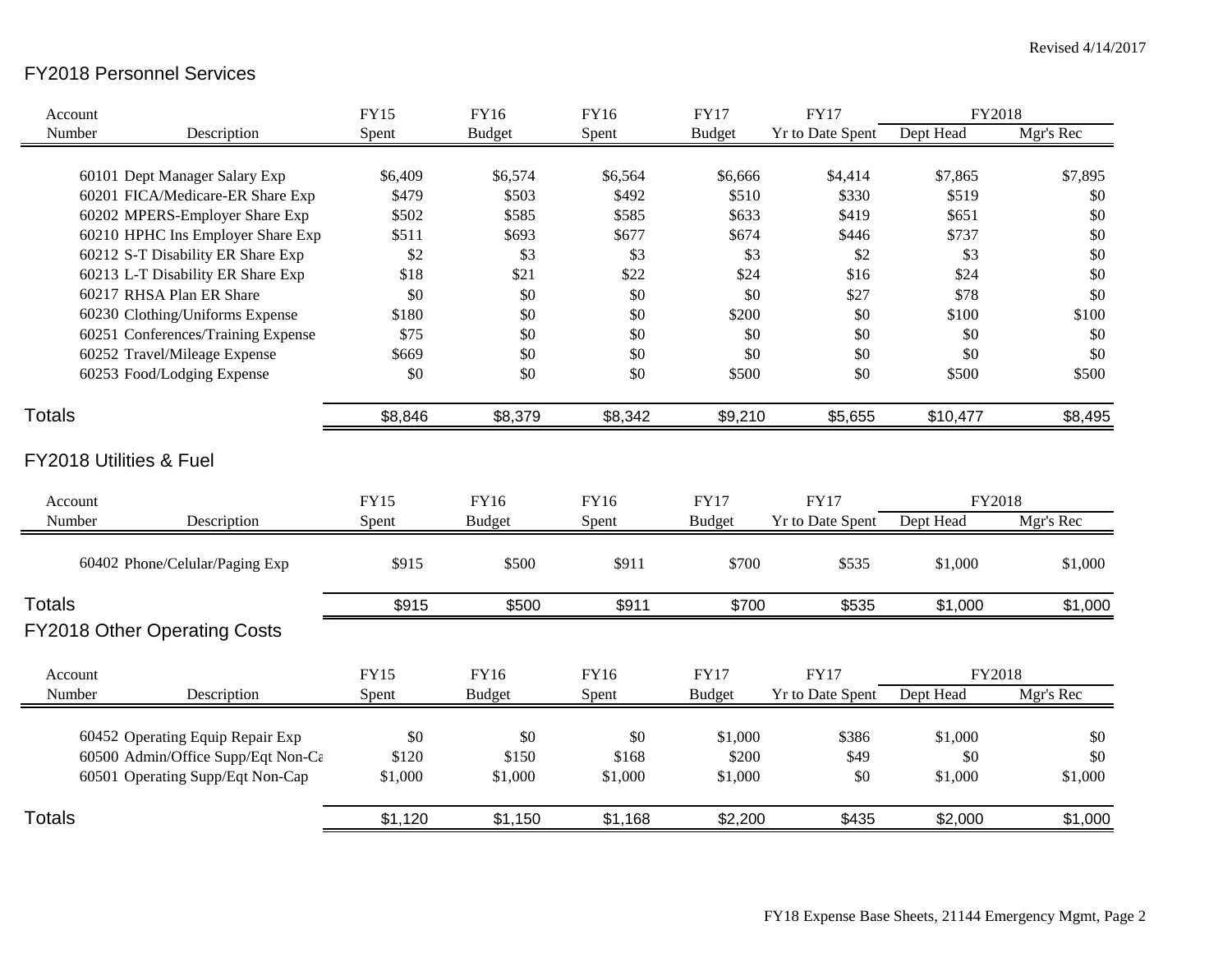

April 14, 2017 **Department:** Emergency Management

Account Title: Dept Manager Salary Exp

Department Number: 21144 21144 Account Number: 60101

| FY2015     | FY 2016       | FY 2016    | FY 2017       | FY 2017       |
|------------|---------------|------------|---------------|---------------|
| Actual     | <b>Budget</b> | Actual     | <b>Budget</b> | Est. Expended |
|            |               |            |               |               |
| \$6,409.48 | \$6,574.00    | \$6,563.60 | \$6,666.00    | \$6,666.00    |

| FY-2018       | Department | City Mgr       | Council | Increase   |
|---------------|------------|----------------|---------|------------|
|               | Reauest    | Recommendation | Action  | (Decrease) |
| <b>Budget</b> | \$7,864.83 | \$7,895.08     |         | \$1,229.08 |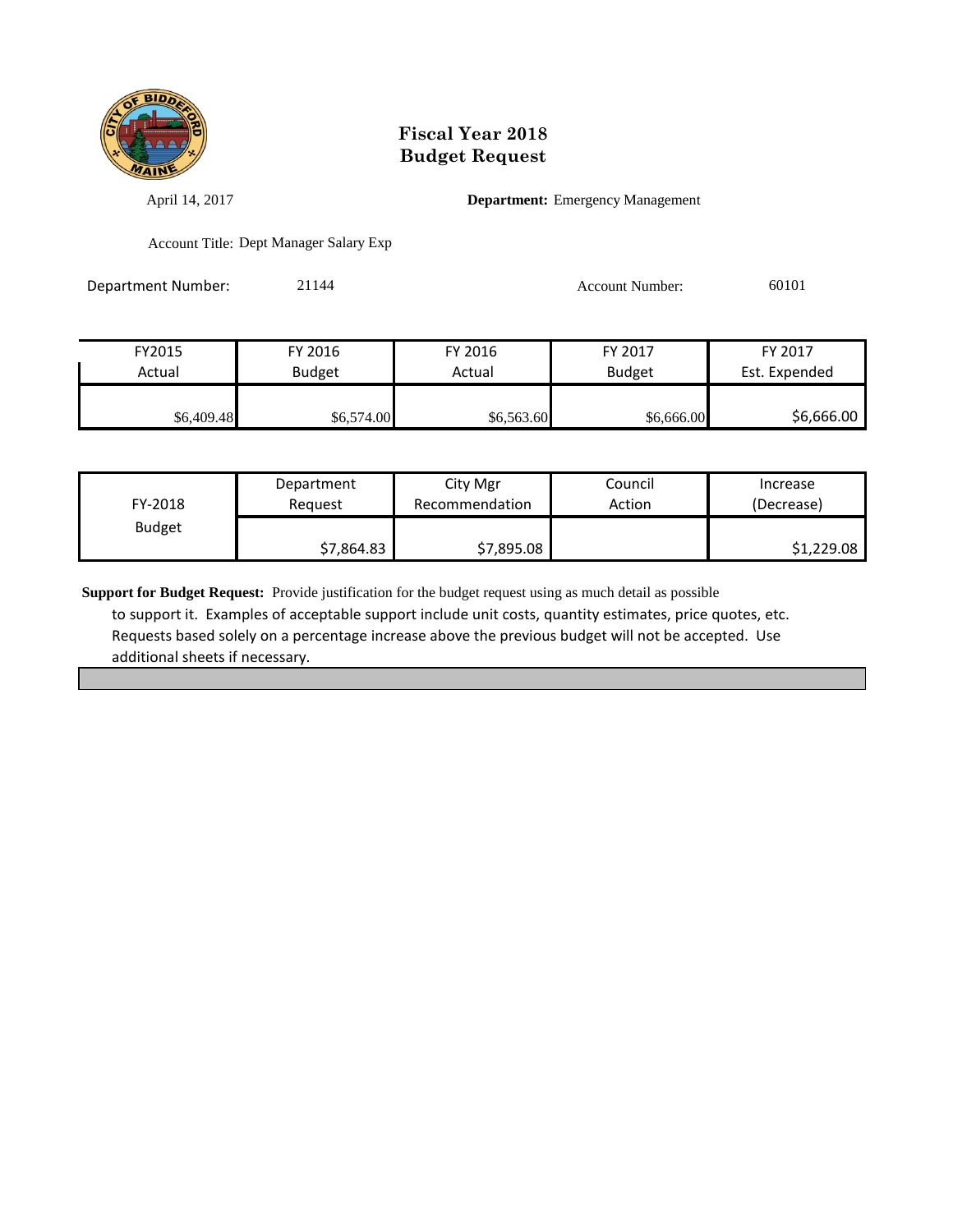#### DEPARTMENT PERSONAL SERVICES BUDGET WORKSHEET Fiscal Year 2018 BUDGET

| DEPARTMENT:              | 21144 | <b>Emergency Management</b> |                            |           |                                   |                           |                     |
|--------------------------|-------|-----------------------------|----------------------------|-----------|-----------------------------------|---------------------------|---------------------|
|                          |       |                             | <b>YEAREND</b>             |           |                                   |                           |                     |
| <b>CLASSIFICATION</b>    | RANGE | <b>POSITION</b>             | ANNUALIZED<br><b>TOTAL</b> | REOUESTED | <b>CITY MANAGER</b><br>RECOMMEND. | <b>COUNCIL</b><br>APPROP. | <b>NAME</b>         |
| Code Enforcement Officer |       |                             | 7,864.83                   | 7,895.08  | 7,895.08                          |                           | <b>ROBY FECTEAU</b> |

| <b>TOTAL BUDGETED POSITIONS</b> |  |
|---------------------------------|--|
|---------------------------------|--|

TOTAL BUDGETED POSITIONS **1 7,864.83 7,895.08 7,895.08 0.00**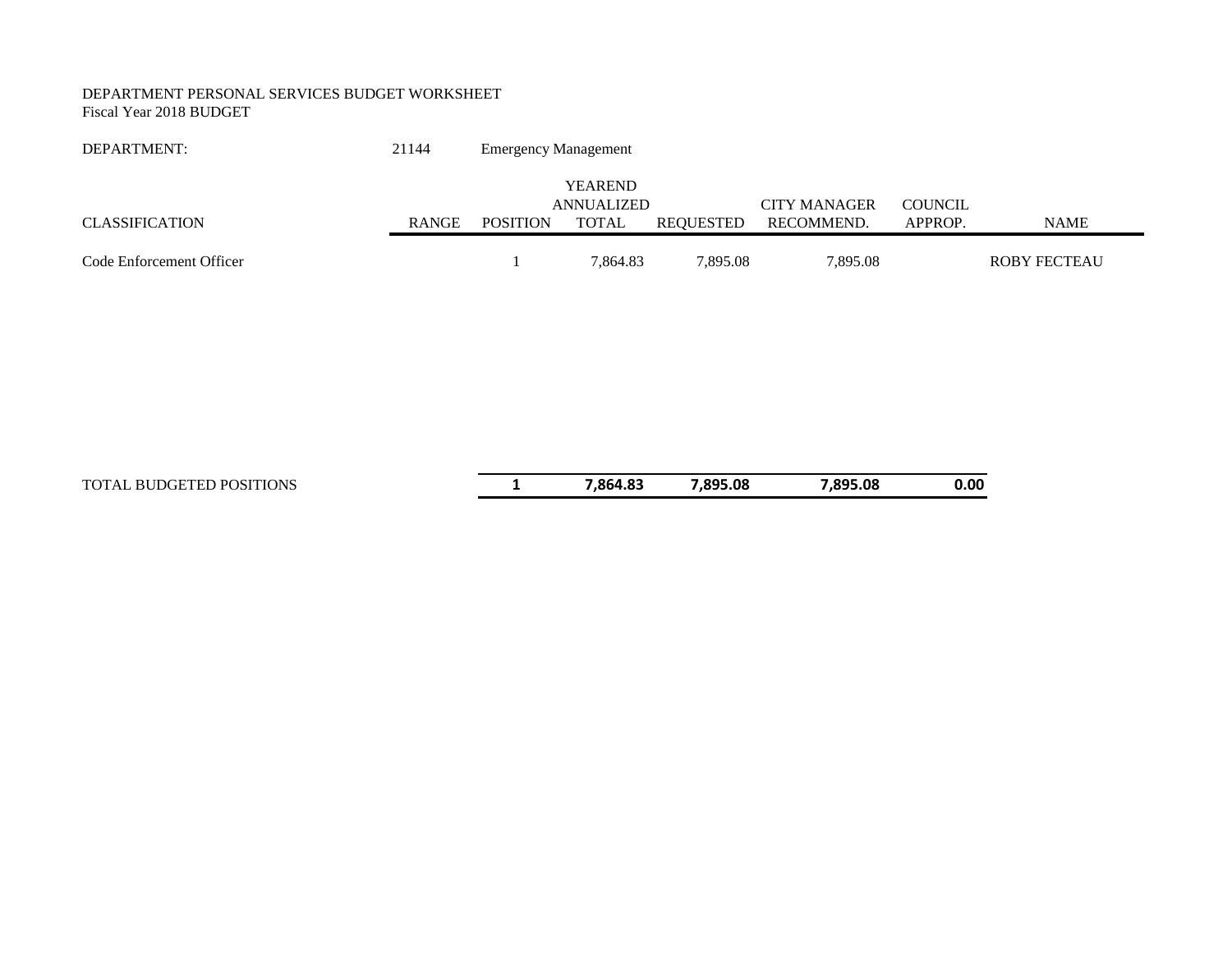

April 14, 2017 **Department:** Emergency Management

Account Title: FICA/Medicare-ER Share Exp

| <b>Department Number:</b> | 21144 | <b>Account Number:</b> | 60201 |
|---------------------------|-------|------------------------|-------|
|                           |       |                        |       |

| FY2015   | FY 2016  | FY 2016  | FY 2017       | FY 2017       |
|----------|----------|----------|---------------|---------------|
| Actual   | Budget   | Actual   | <b>Budget</b> | Est. Expended |
|          |          |          |               |               |
| \$479.35 | \$503.00 | \$491.60 | \$510.00      | \$510.00      |

| FY-2018       | Department | City Mgr       | Council | Increase   |
|---------------|------------|----------------|---------|------------|
|               | Reauest    | Recommendation | Action  | (Decrease) |
| <b>Budget</b> | \$519.07   | \$601.66       |         | \$91.66    |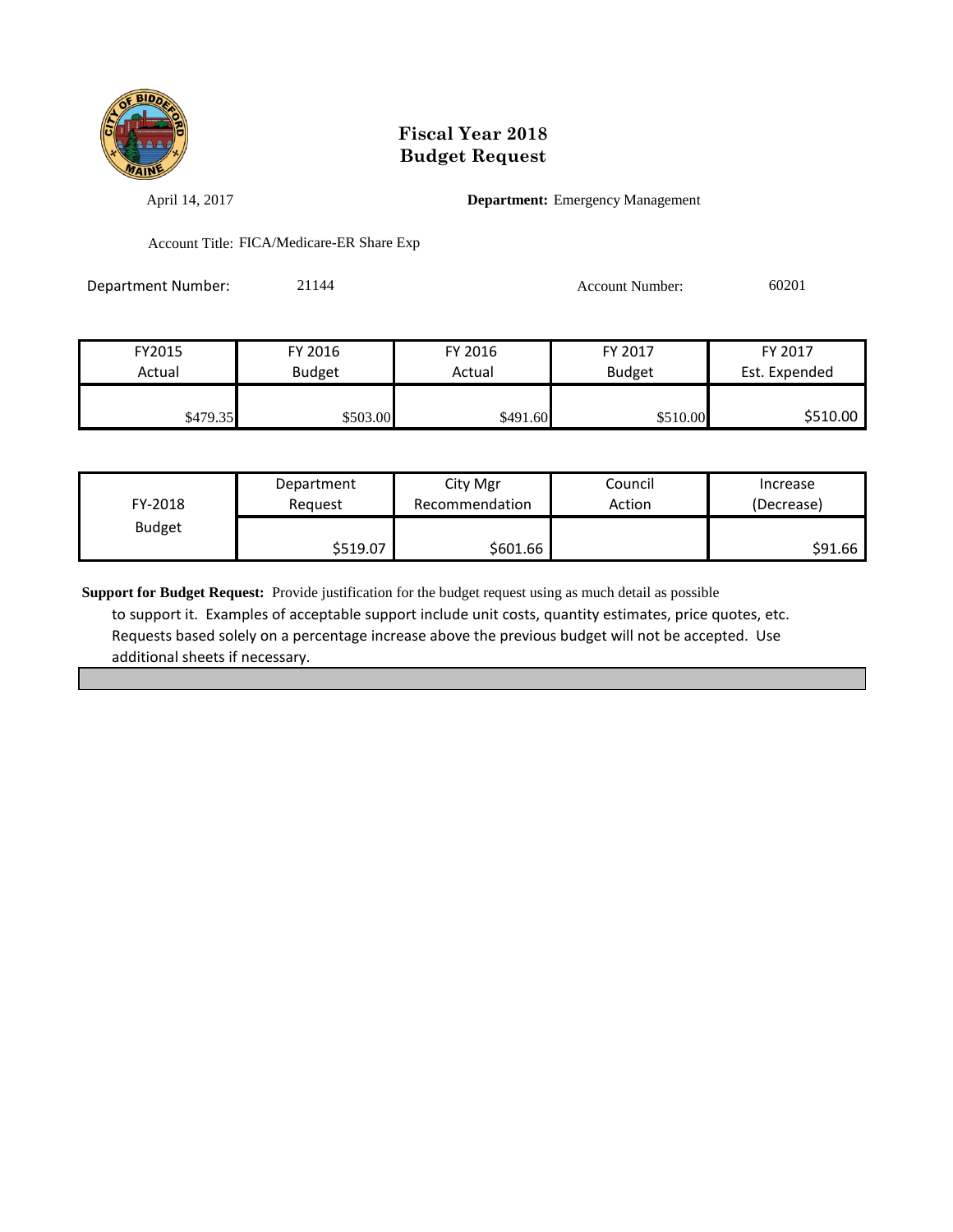

April 14, 2017 **Department:** Emergency Management

Account Title: MPERS-Employer Share Exp

| Department Number: | 21144 | Account Number: | 60202 |
|--------------------|-------|-----------------|-------|
|                    |       |                 |       |

| FY2015            | FY 2016       | FY 2016  | FY 2017       | FY 2017       |
|-------------------|---------------|----------|---------------|---------------|
| Actual            | <b>Budget</b> | Actual   | <b>Budget</b> | Est. Expended |
|                   |               |          |               |               |
| \$502.31 <b>1</b> | \$585.00      | \$585.10 | \$633.00      | \$633.00      |

| FY-2018       | Department | City Mgr       | Council | Increase   |
|---------------|------------|----------------|---------|------------|
|               | Reguest    | Recommendation | Action  | (Decrease) |
| <b>Budget</b> | \$651.38   | \$739.00       |         | \$106.00   |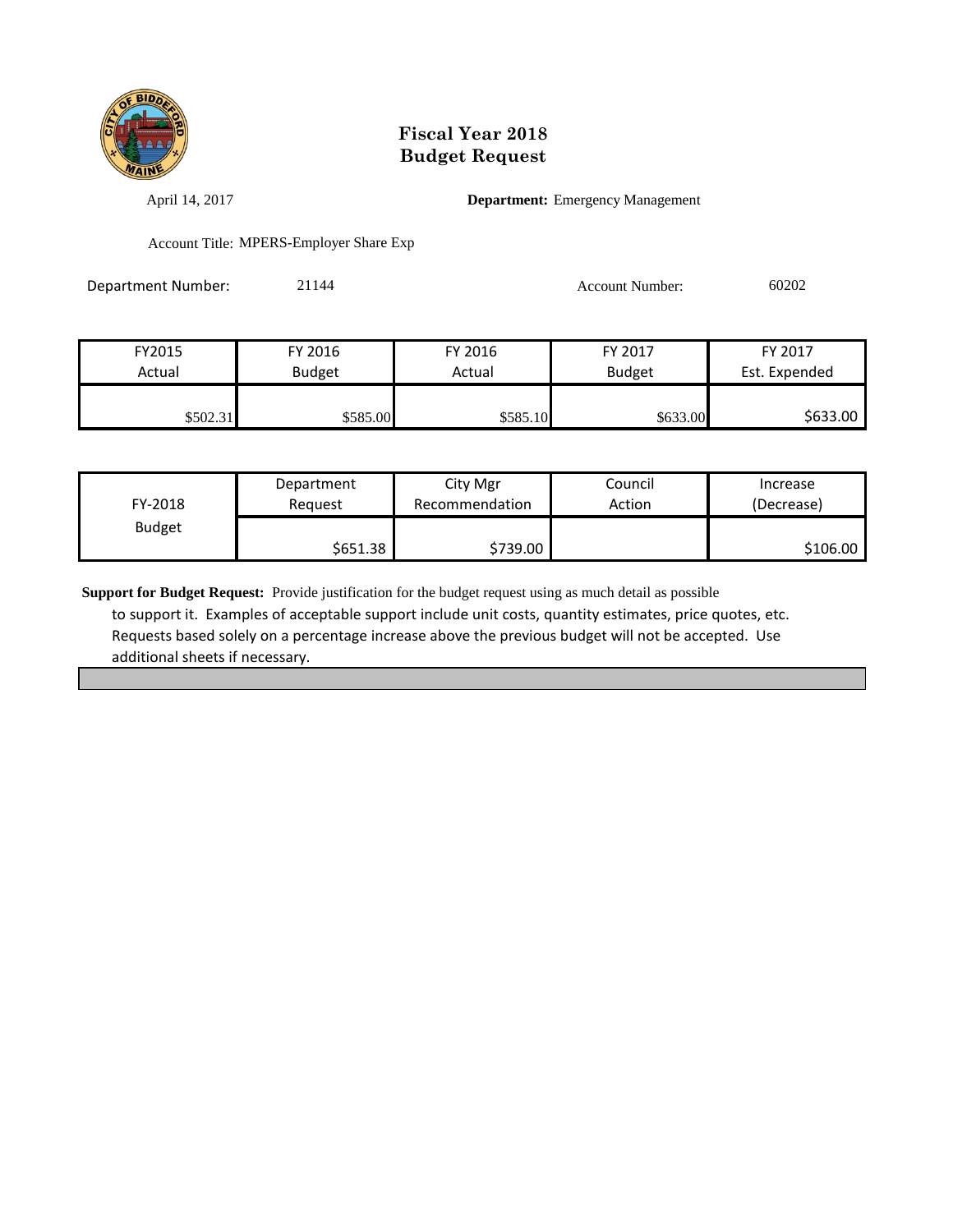

April 14, 2017 **Department:** Emergency Management

Account Title: HPHC Ins Employer Share Exp

Department Number: 21144 21144 Account Number: 60210

| FY2015   | FY 2016       | FY 2016  | FY 2017       | FY 2017       |
|----------|---------------|----------|---------------|---------------|
| Actual   | <b>Budget</b> | Actual   | <b>Budget</b> | Est. Expended |
|          |               |          |               |               |
| \$510.81 | \$693.00      | \$677.22 | \$674.00      |               |

| FY-2018       | Department | City Mgr       | Council | Increase   |
|---------------|------------|----------------|---------|------------|
|               | Reguest    | Recommendation | Action  | (Decrease) |
| <b>Budget</b> | \$736.72   | \$739.48       |         | \$65.48    |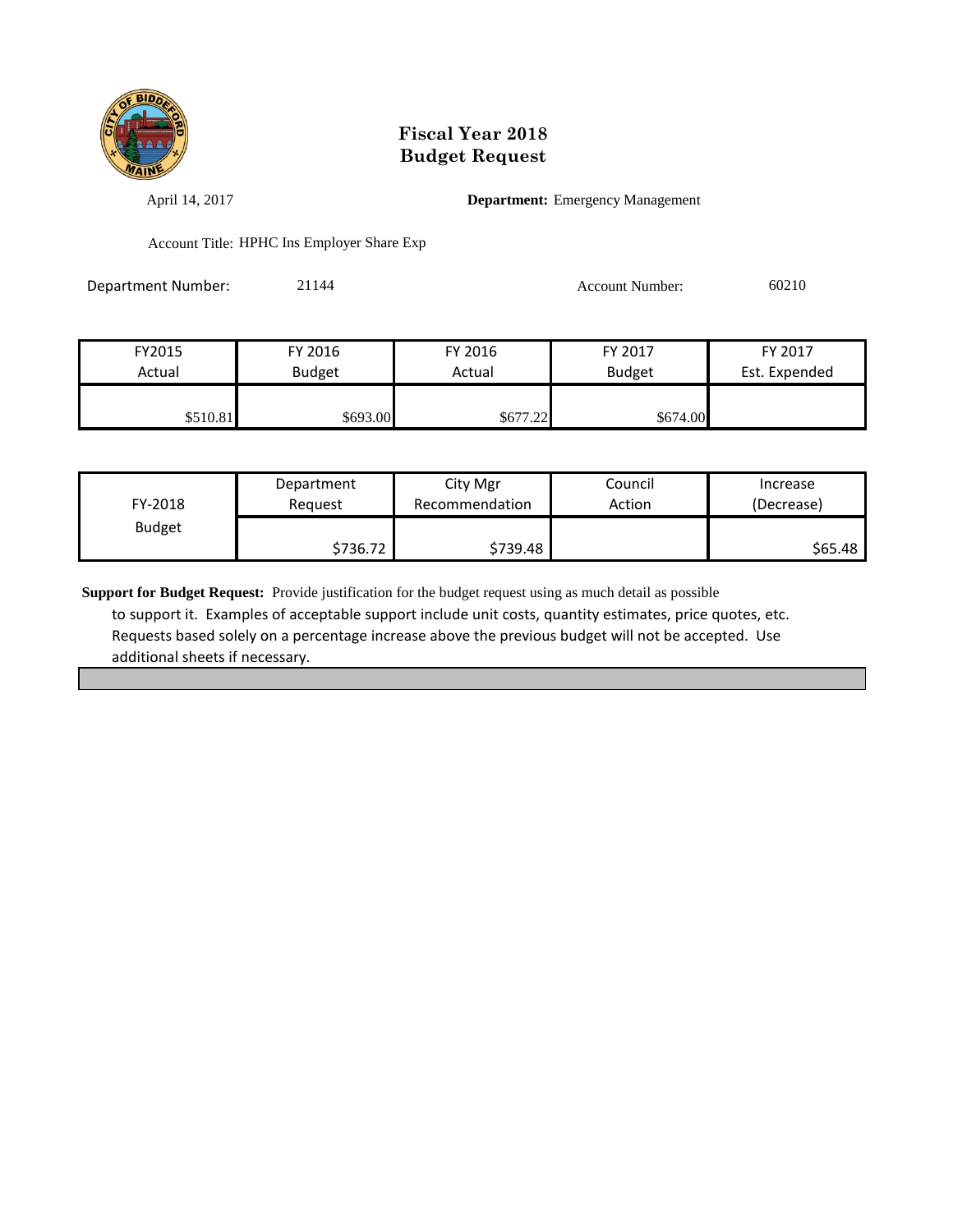

April 14, 2017 **Department:** Emergency Management

Account Title: S-T Disability ER Share Exp

| Department Number: | 21144 | Account Number: | 60212 |
|--------------------|-------|-----------------|-------|
|                    |       |                 |       |

| FY2015 | FY 2016       | FY 2016 | FY 2017       | FY 2017       |
|--------|---------------|---------|---------------|---------------|
| Actual | <b>Budget</b> | Actual  | <b>Budget</b> | Est. Expended |
|        |               |         |               |               |
| \$2.49 | \$3.00        | \$2.62  | \$3.00        | \$3.00        |

| FY-2018       | Department | City Mgr       | Council | Increase   |
|---------------|------------|----------------|---------|------------|
|               | Reguest    | Recommendation | Action  | (Decrease) |
| <b>Budget</b> | \$3.00     | \$3.00         |         | \$0.00 l   |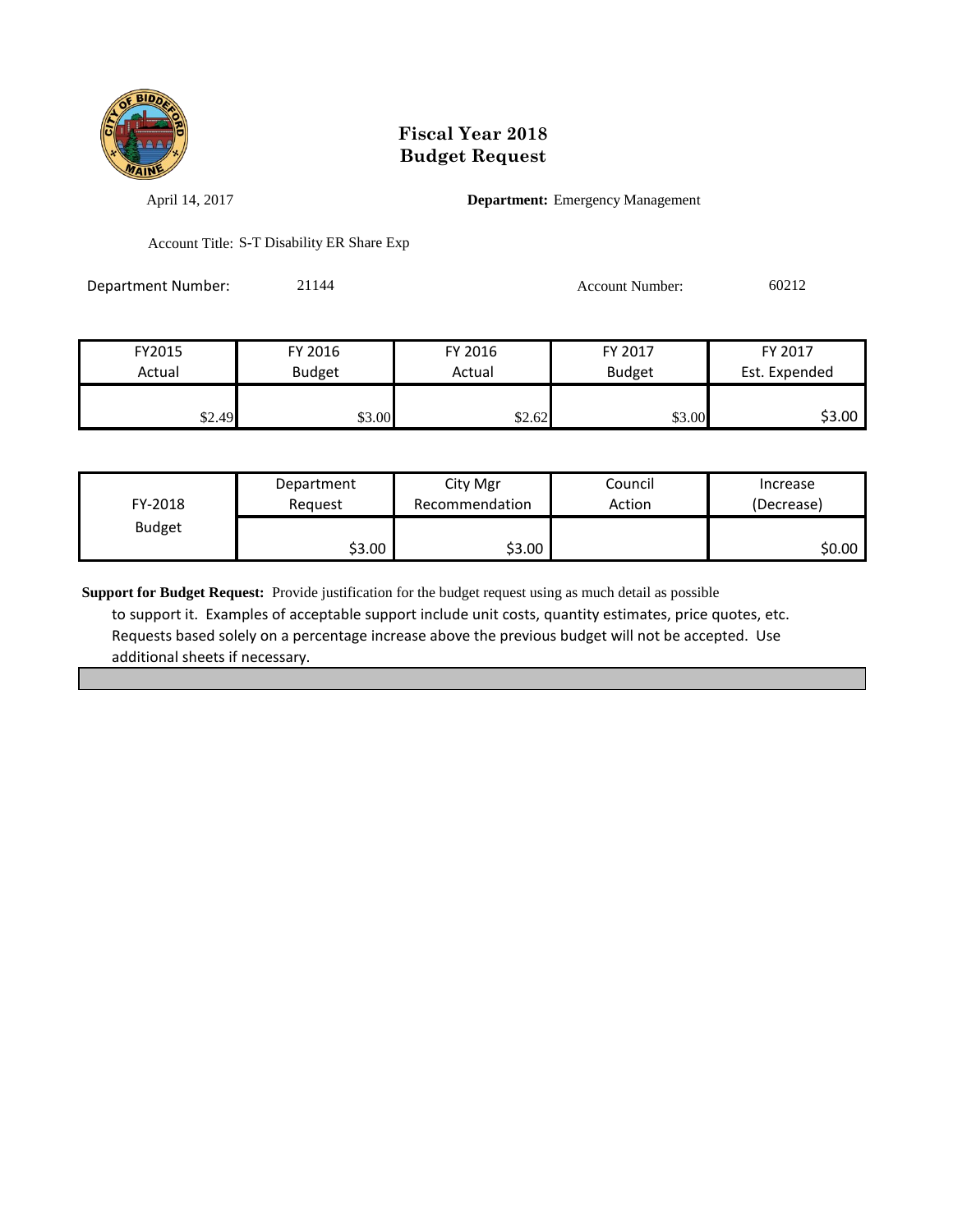

April 14, 2017 **Department:** Emergency Management

Account Title: L-T Disability ER Share Exp

| Department Number: | 21144 | Account Number: | 60213 |
|--------------------|-------|-----------------|-------|
|                    |       |                 |       |

| FY2015  | FY 2016       | FY 2016 | FY 2017       | FY 2017       |
|---------|---------------|---------|---------------|---------------|
| Actual  | <b>Budget</b> | Actual  | <b>Budget</b> | Est. Expended |
|         |               |         |               |               |
| \$17.73 | \$21.00       | \$21.59 | \$24.00       | \$24.00       |

| FY-2018       | Department | City Mgr       | Council | Increase   |
|---------------|------------|----------------|---------|------------|
|               | Reguest    | Recommendation | Action  | (Decrease) |
| <b>Budget</b> | \$24.45    | \$28.34        |         | S4.34      |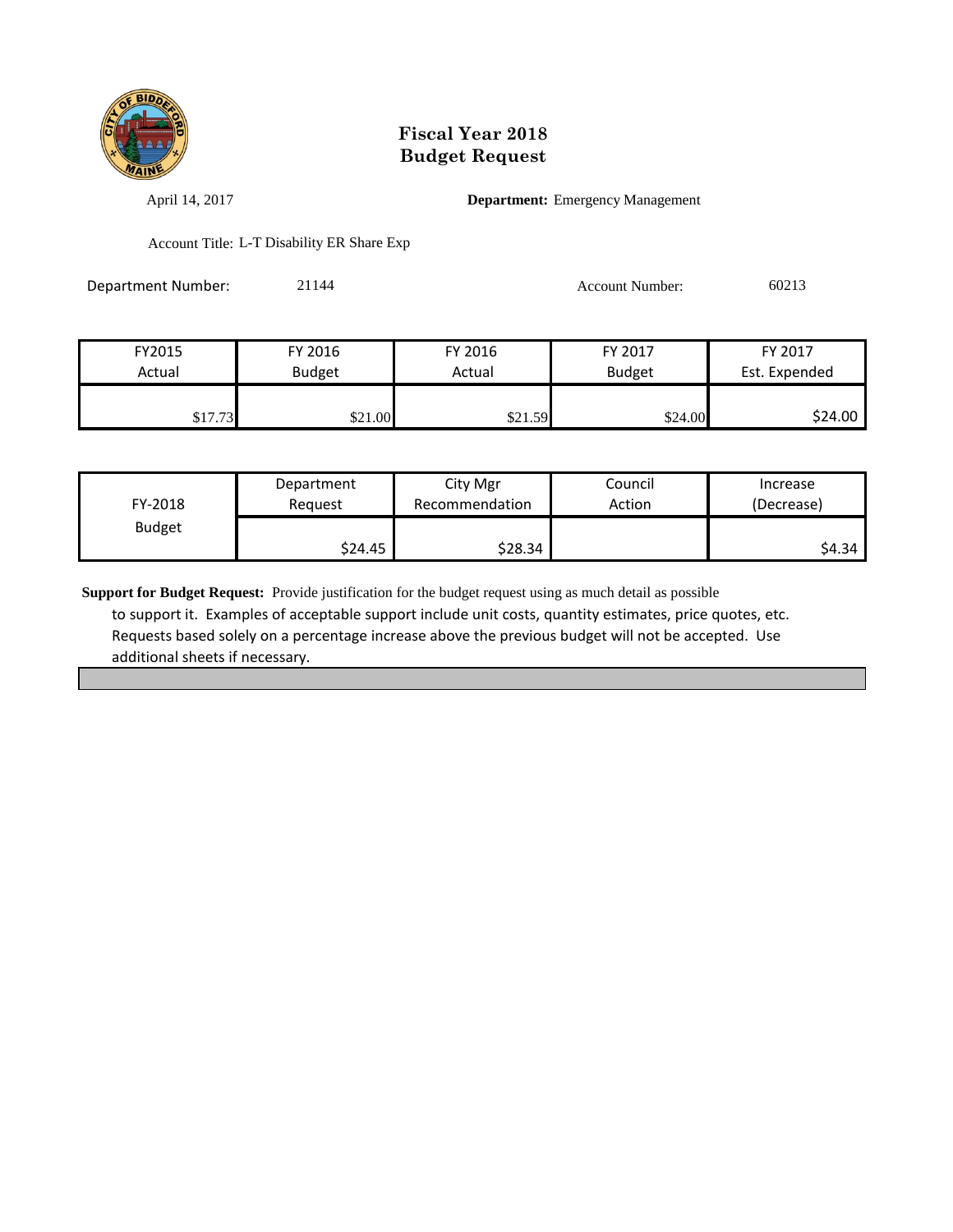

April 14, 2017 **Department:** Emergency Management

Account Title: Delta Dental ER Share

Department Number: 21144 21144 Account Number: 60216

| FY2015 | FY 2016       | FY 2016 | FY 2017       | FY 2017       |
|--------|---------------|---------|---------------|---------------|
| Actual | <b>Budget</b> | Actual  | <b>Budget</b> | Est. Expended |
|        |               |         |               |               |
| \$0.00 | \$0.00        | \$0.00  | \$0.00        |               |

| FY-2018       | Department | City Mgr       | Council | Increase   |
|---------------|------------|----------------|---------|------------|
|               | Reguest    | Recommendation | Action  | (Decrease) |
| <b>Budget</b> |            |                |         | \$0.00     |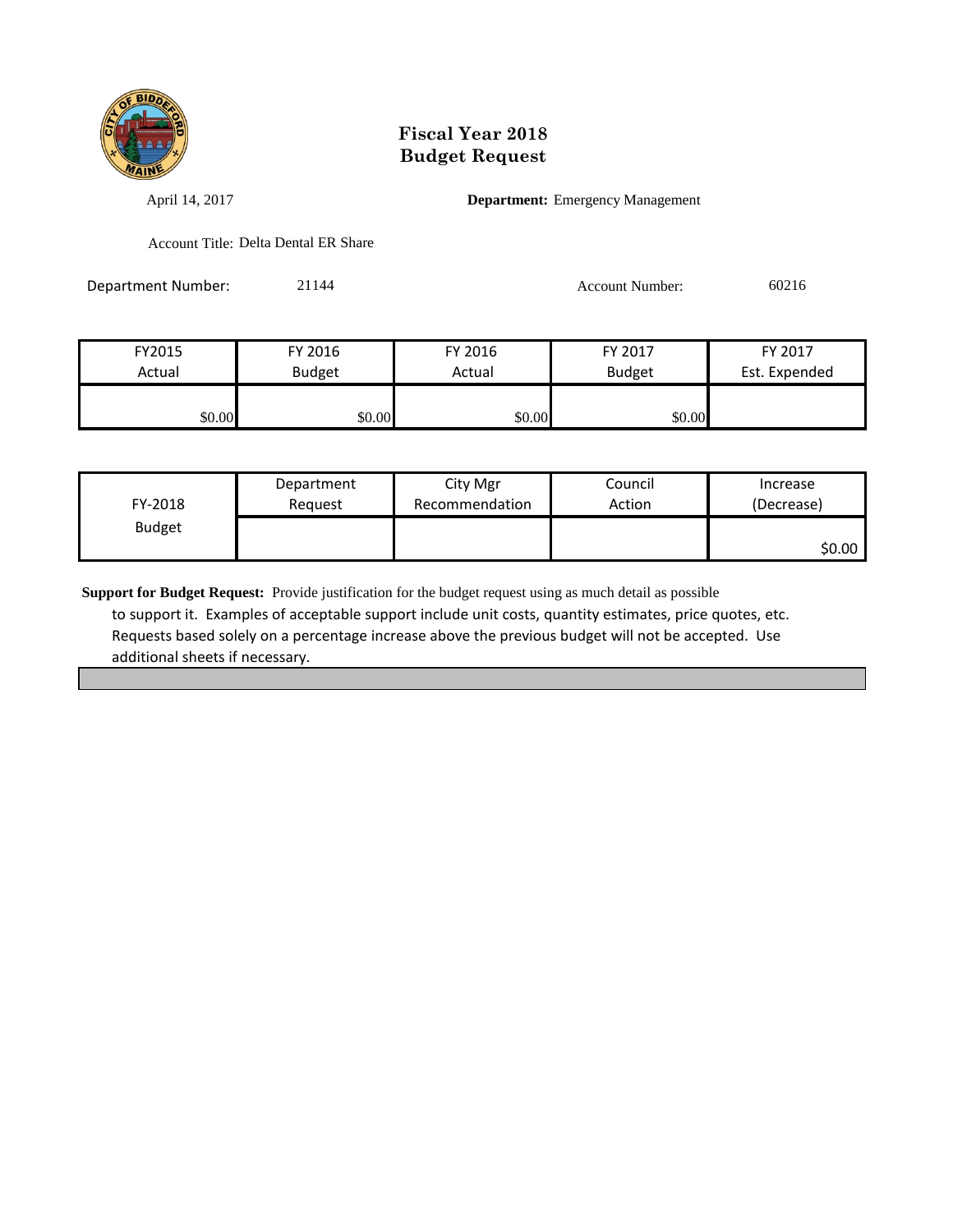

April 14, 2017 **Department:** Emergency Management

Account Title: RHSA Plan ER Share

Department Number: 21144 21144 Account Number: 60217

| FY2015 | FY 2016       | FY 2016 | FY 2017       | FY 2017       |
|--------|---------------|---------|---------------|---------------|
| Actual | <b>Budget</b> | Actual  | <b>Budget</b> | Est. Expended |
|        |               |         |               |               |
| \$0.00 | \$0.00        | \$0.00  | \$0.00        | \$60.00       |

| FY-2018       | Department | City Mgr       | Council | Increase   |
|---------------|------------|----------------|---------|------------|
|               | Reauest    | Recommendation | Action  | (Decrease) |
| <b>Budget</b> | \$78.00    | \$78.00        |         | \$78.00    |

**Support for Budget Request:** Provide justification for the budget request using as much detail as possible to support it. Examples of acceptable support include unit costs, quantity estimates, price quotes, etc. Requests based solely on a percentage increase above the previous budget will not be accepted. Use additional sheets if necessary.

Joined RHS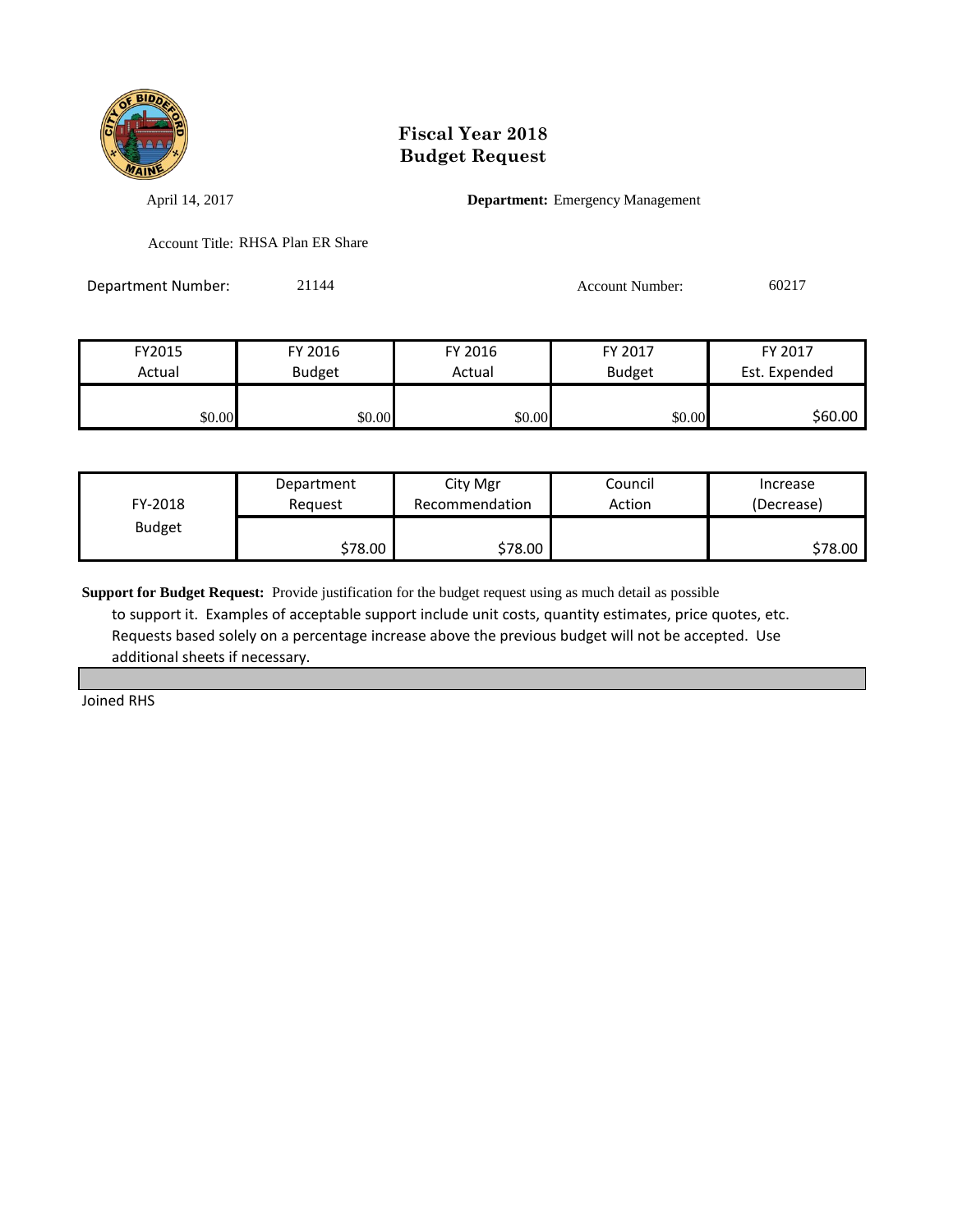

April 14, 2017 **Department:** Emergency Management

Account Title: Clothing/Uniforms Expense

Department Number: 21144 21144 Account Number: 60230

| FY2015   | FY 2016       | FY 2016 | FY 2017       | FY 2017       |
|----------|---------------|---------|---------------|---------------|
| Actual   | <b>Budget</b> | Actual  | <b>Budget</b> | Est. Expended |
|          |               |         |               |               |
| \$179.80 | \$0.00        | \$0.00  | \$200.00      | \$100.00      |

| FY-2018       | Department | City Mgr       | Council | Increase   |
|---------------|------------|----------------|---------|------------|
|               | Reauest    | Recommendation | Action  | (Decrease) |
| <b>Budget</b> | \$100.00∣  | \$100.00       |         | (\$100.00) |

**Support for Budget Request:** Provide justification for the budget request using as much detail as possible to support it. Examples of acceptable support include unit costs, quantity estimates, price quotes, etc. Requests based solely on a percentage increase above the previous budget will not be accepted. Use additional sheets if necessary.

Have not purchased the coats yet. 1 this year one next year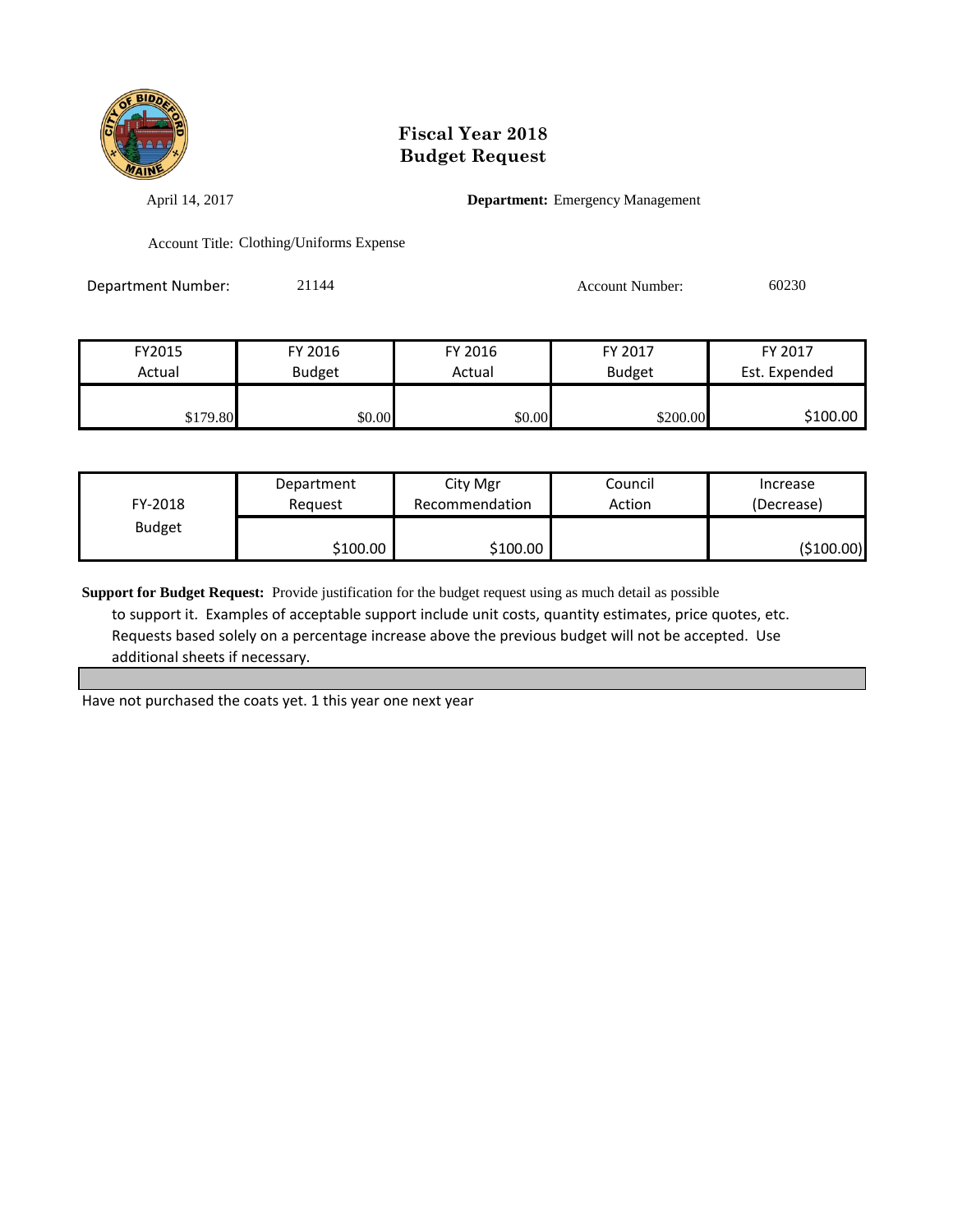

April 14, 2017 **Department:** Emergency Management

Account Title: Conferences/Training Expense

Department Number: 21144 21144 Account Number: 60251

| FY2015  | FY 2016       | FY 2016 | FY 2017       | FY 2017       |
|---------|---------------|---------|---------------|---------------|
| Actual  | <b>Budget</b> | Actual  | <b>Budget</b> | Est. Expended |
|         |               |         |               |               |
| \$75.00 | \$0.00        | \$0.00  | \$0.00        |               |

| FY-2018       | Department | City Mgr       | Council | Increase   |
|---------------|------------|----------------|---------|------------|
|               | Reguest    | Recommendation | Action  | (Decrease) |
| <b>Budget</b> |            |                |         | \$0.00     |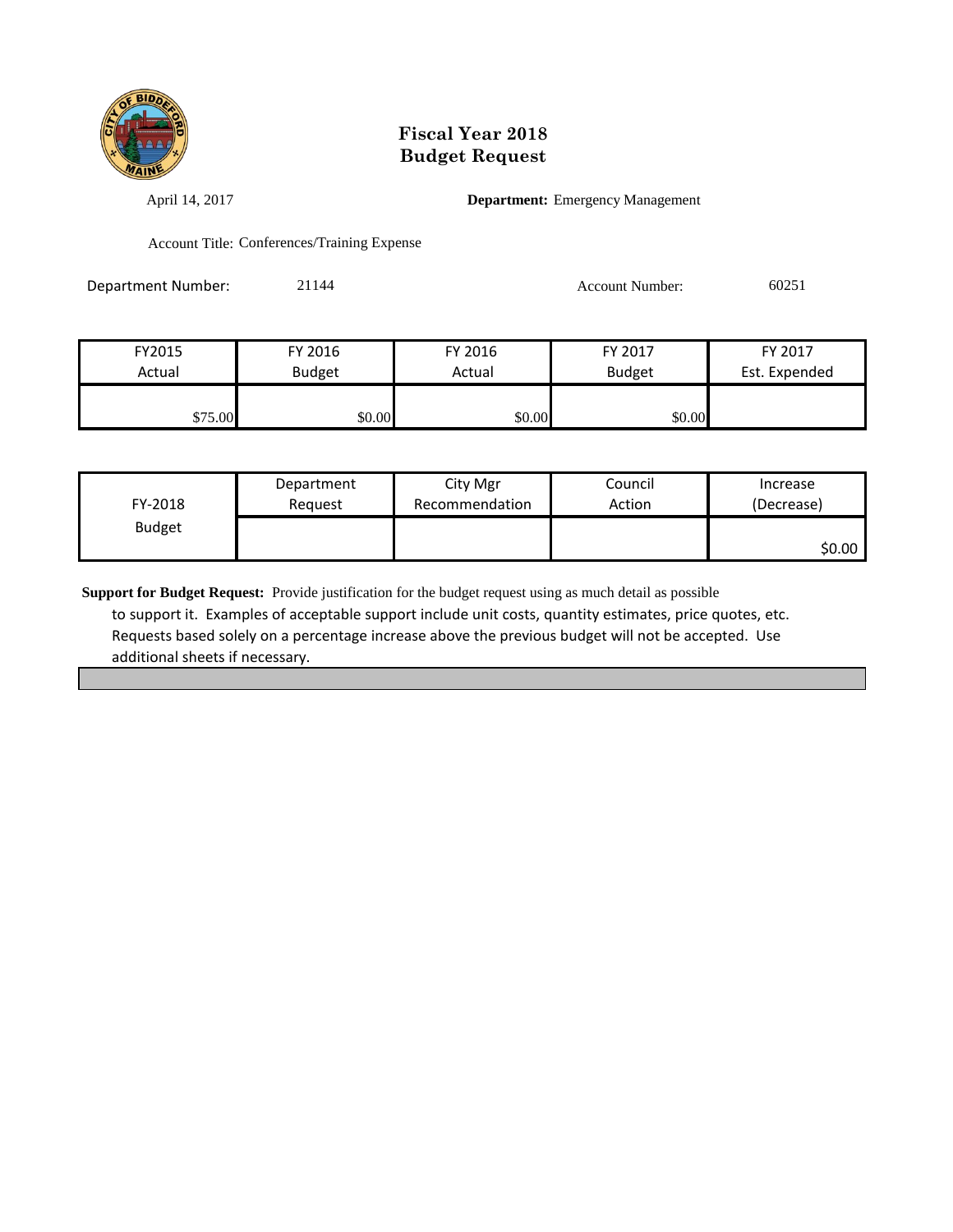

April 14, 2017 **Department:** Emergency Management

Account Title: Travel/Mileage Expense

Department Number: 21144 21144 Account Number: 60252

| FY2015   | FY 2016       | FY 2016 | FY 2017       | FY 2017       |
|----------|---------------|---------|---------------|---------------|
| Actual   | <b>Budget</b> | Actual  | <b>Budget</b> | Est. Expended |
|          |               |         |               |               |
| \$669.17 | \$0.00        | \$0.00  | \$0.00        |               |

| FY-2018       | Department | City Mgr       | Council | Increase   |
|---------------|------------|----------------|---------|------------|
|               | Reguest    | Recommendation | Action  | (Decrease) |
| <b>Budget</b> |            |                |         | \$0.00     |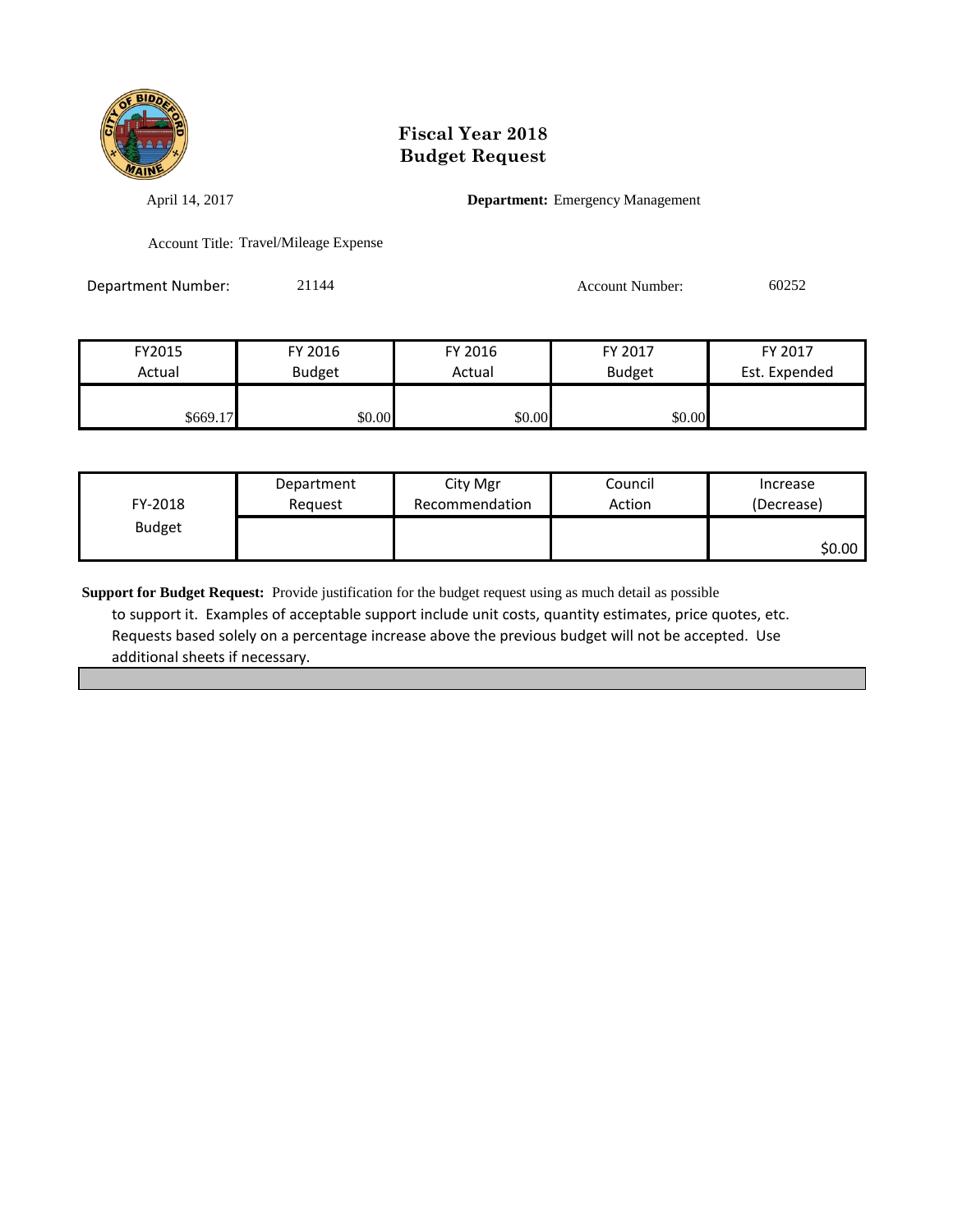

April 14, 2017 **Department:** Emergency Management

Account Title: Food/Lodging Expense

Department Number: 21144 21144 Account Number: 60253

FY2015 FY 2016 FY 2016 FY 2017 FY 2017 Actual Budget Actual Budget Est. Expended \$0.00 \$0.00 \$0.00 \$0.00 \$500.00 \$500.00 \$100.00

| FY-2018       | Department | City Mgr       | Council | Increase   |
|---------------|------------|----------------|---------|------------|
|               | Reguest    | Recommendation | Action  | (Decrease) |
| <b>Budget</b> | \$500.00   | \$500.00       |         | \$0.00     |

**Support for Budget Request:** Provide justification for the budget request using as much detail as possible to support it. Examples of acceptable support include unit costs, quantity estimates, price quotes, etc. Requests based solely on a percentage increase above the previous budget will not be accepted. Use additional sheets if necessary.

Budget in case of emergency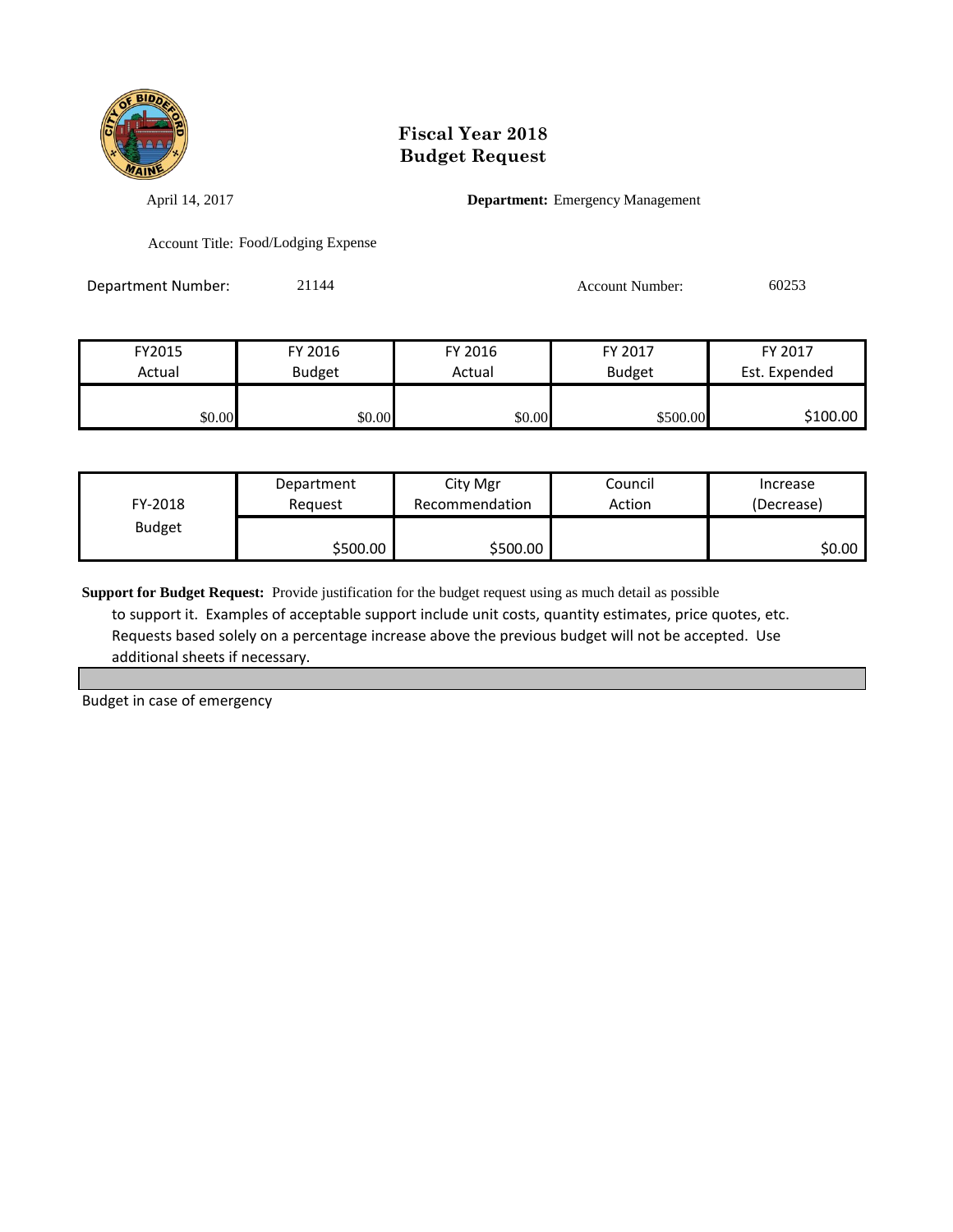

April 14, 2017 **Department:** Emergency Management

Account Title: Phone/Celular/Paging Exp

Department Number: 21144 21144 Account Number: 60402

| FY2015   | FY 2016  | FY 2016  | FY 2017       | FY 2017       |
|----------|----------|----------|---------------|---------------|
| Actual   | Budget   | Actual   | <b>Budget</b> | Est. Expended |
|          |          |          |               |               |
| \$915.29 | \$500.00 | \$911.45 | \$700.00      | \$1,000.00    |

| FY-2018       | Department | City Mgr       | Council | Increase   |
|---------------|------------|----------------|---------|------------|
|               | Reauest    | Recommendation | Action  | (Decrease) |
| <b>Budget</b> | \$1,000.00 | \$1,000.00     |         | \$300.00   |

**Support for Budget Request:** Provide justification for the budget request using as much detail as possible to support it. Examples of acceptable support include unit costs, quantity estimates, price quotes, etc. Requests based solely on a percentage increase above the previous budget will not be accepted. Use additional sheets if necessary.

EMA pays for 2 telephone copper lines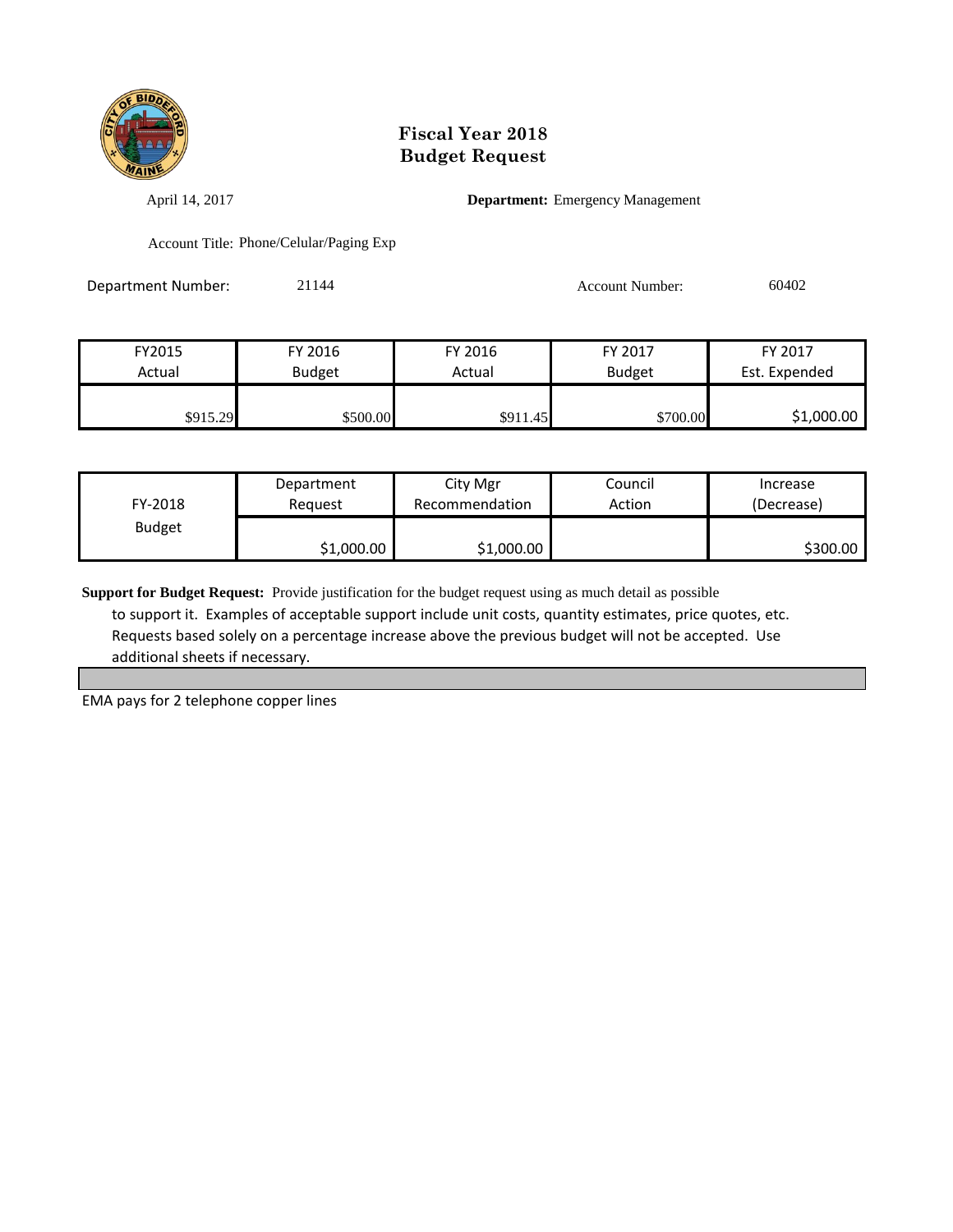

April 14, 2017 **Department:** Emergency Management

Account Title: Operating Equip Repair Exp

Department Number: 21144 21144 Account Number: 60452

| FY2015 | FY 2016       | FY 2016 | FY 2017       | FY 2017       |
|--------|---------------|---------|---------------|---------------|
| Actual | <b>Budget</b> | Actual  | <b>Budget</b> | Est. Expended |
|        |               |         |               |               |
| \$0.00 | \$0.00        | \$0.00  | \$1,000.00    | \$1,000.00    |

| FY-2018       | Department | City Mgr       | Council | Increase      |
|---------------|------------|----------------|---------|---------------|
|               | Reauest    | Recommendation | Action  | (Decrease)    |
| <b>Budget</b> | \$1,000.00 | \$0.00         |         | ( \$1,000.00) |

**Support for Budget Request:** Provide justification for the budget request using as much detail as possible to support it. Examples of acceptable support include unit costs, quantity estimates, price quotes, etc. Requests based solely on a percentage increase above the previous budget will not be accepted. Use additional sheets if necessary.

PC equipment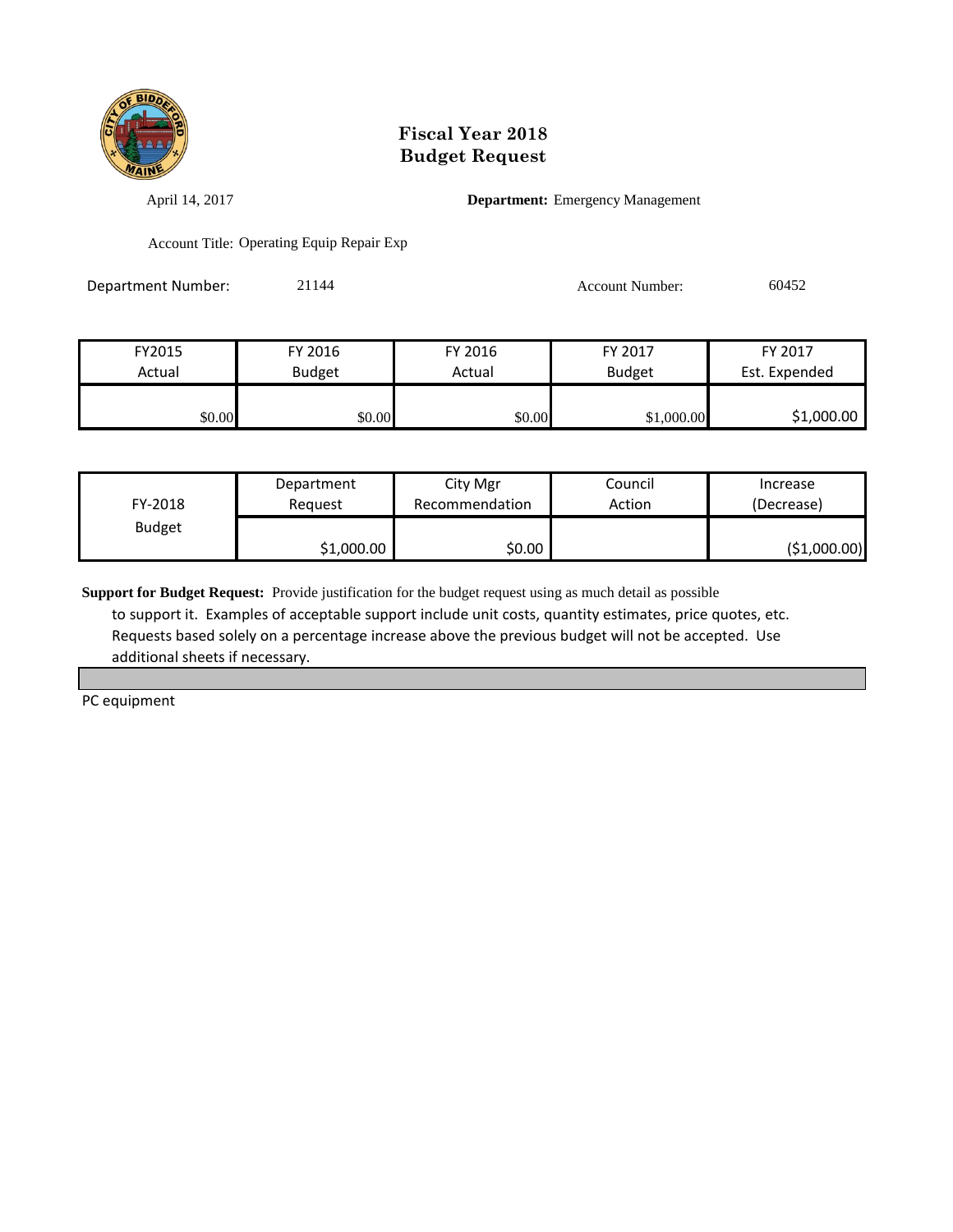

April 14, 2017 **Department:** Emergency Management

Account Title: Admin/Office Supp/Eqt Non-Cap

| <b>Department Number:</b> | 21144 | Account Number: | 60500 |
|---------------------------|-------|-----------------|-------|
|                           |       |                 |       |

| FY2015   | FY 2016       | FY 2016  | FY 2017       | FY 2017       |
|----------|---------------|----------|---------------|---------------|
| Actual   | <b>Budget</b> | Actual   | <b>Budget</b> | Est. Expended |
|          |               |          |               |               |
| \$120.20 | \$150.00      | \$168.43 | \$200.00      | \$100.00      |

| FY-2018       | Department | City Mgr       | Council | Increase   |
|---------------|------------|----------------|---------|------------|
|               | Reauest    | Recommendation | Action  | (Decrease) |
| <b>Budget</b> | \$0.00     |                |         | (\$200.00) |